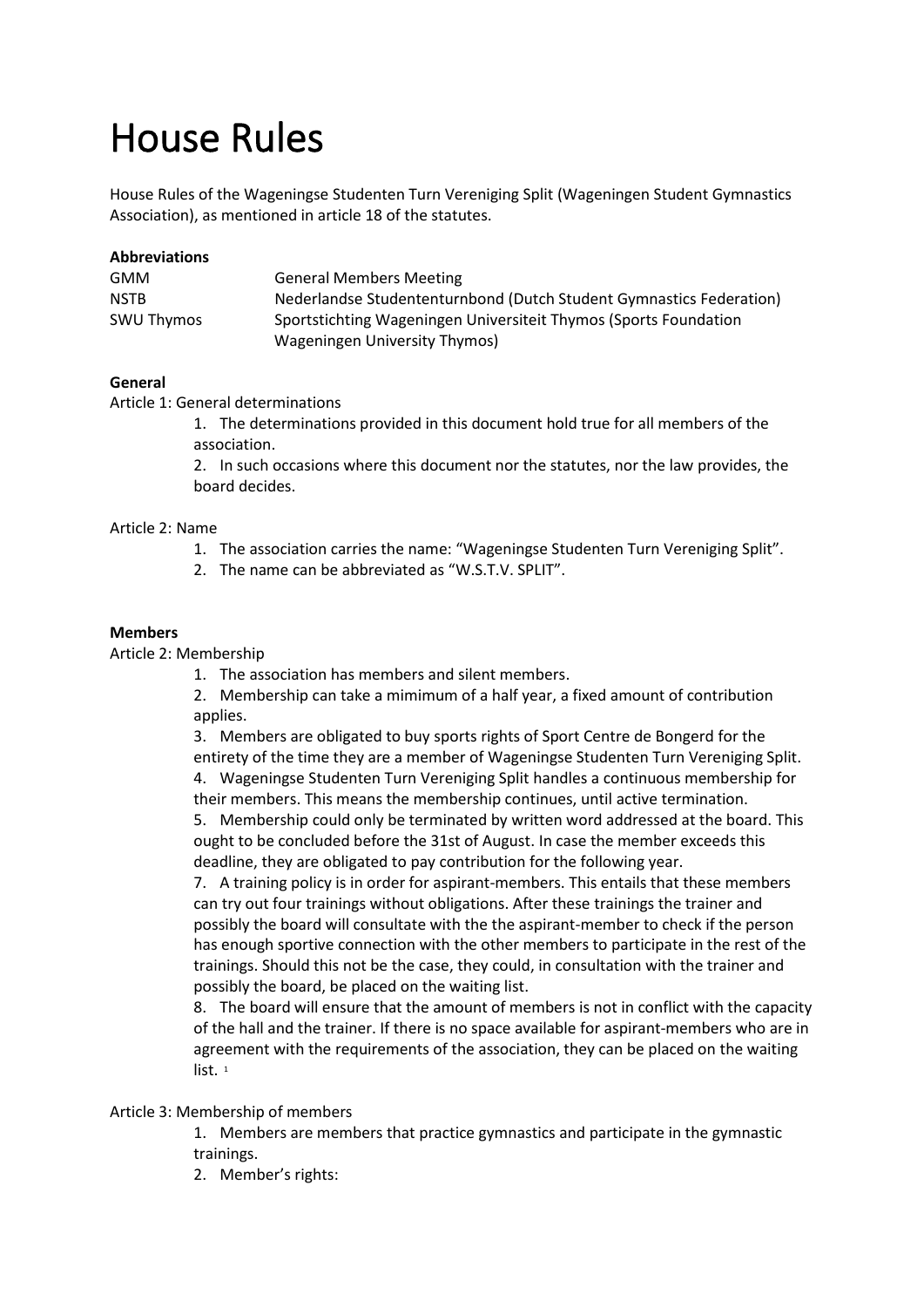a. To attend and participate in competitions, trainings, other events and the GMM organized by the association.

b. To exercise voting rights in the GMM.

c. Receivement of association publications.

d. The participation in competitions and other events organized by the NSTB or associations adjoined.

e. The candidacy for a seat in the board and/or committees.

3. Member's obligations:

a. The possession of valid sports rights of Sports Centre de Bongerd for the entirety of time they are a member of Wageningse Studenten Turn Vereniging Split.

c. Payment of a yearly or half a year contribution. The board is qualified to grant full or partial exemption for this contribution in special cases.

d. To notify the board of relevant changes in personal data.

#### Article 4: Membership of silent members

1. Silent members are members that do not practice gymnastics and do not participate in the gymnastic trainings.

- 
- 2. Silent member's rights:

a. To attend and participate in events and the GMM organized by the association.

- b. To exercise voting rights in the GMM.
- c. Receivement of association publications.
- 3. Silent member's obligations:

a. Payment of a yearly or half a year contribution. The board is qualified to grant full or partial exemption for this contribution in special cases.

- b. This yearly contribution is established in the GMM.
- c. To notify the board of relevant changes in personal data.

#### Article 5: Fines

1. Fines from Sportcentre de Bongerd, SWU Thymos or the NSTB could be recovered from the member it concerns.

2. For every offence, failure to comply, failure to comply in time or failure to comply properly to the obligations as mentioned in the statutes, the board is qualified to impose a fine on the member. The total of the fine amounts to the seriousness of the offence, failure to comply, failure to comply in time or failure to comply properly, the consequential costs or the material damage for the association. Besides, with any offence, failure to comply, failure to comply in time or failure to comply properly, the board could exercise their rights to suspend or fire the member in question.

3. Article 5 section 2 will only be applied in case of intent or conscious recklessness.

# **GMM**

Article 6: General

1. At the general members meetings affairs concerning the association are being discussed. The general members meeting can make decisions that are binding for the boars and members. Decisions are solely binding if:

> a. The amount of non-board-members in the general members meeting is at least the same amount of people as the amount of board-members present. b. At least one-fifth of the total members is present, board-members excluded.

2. In case the criteria as mentioned in article 6 section 2 are not met, a new meeting will be anounced and will take place within two weeks.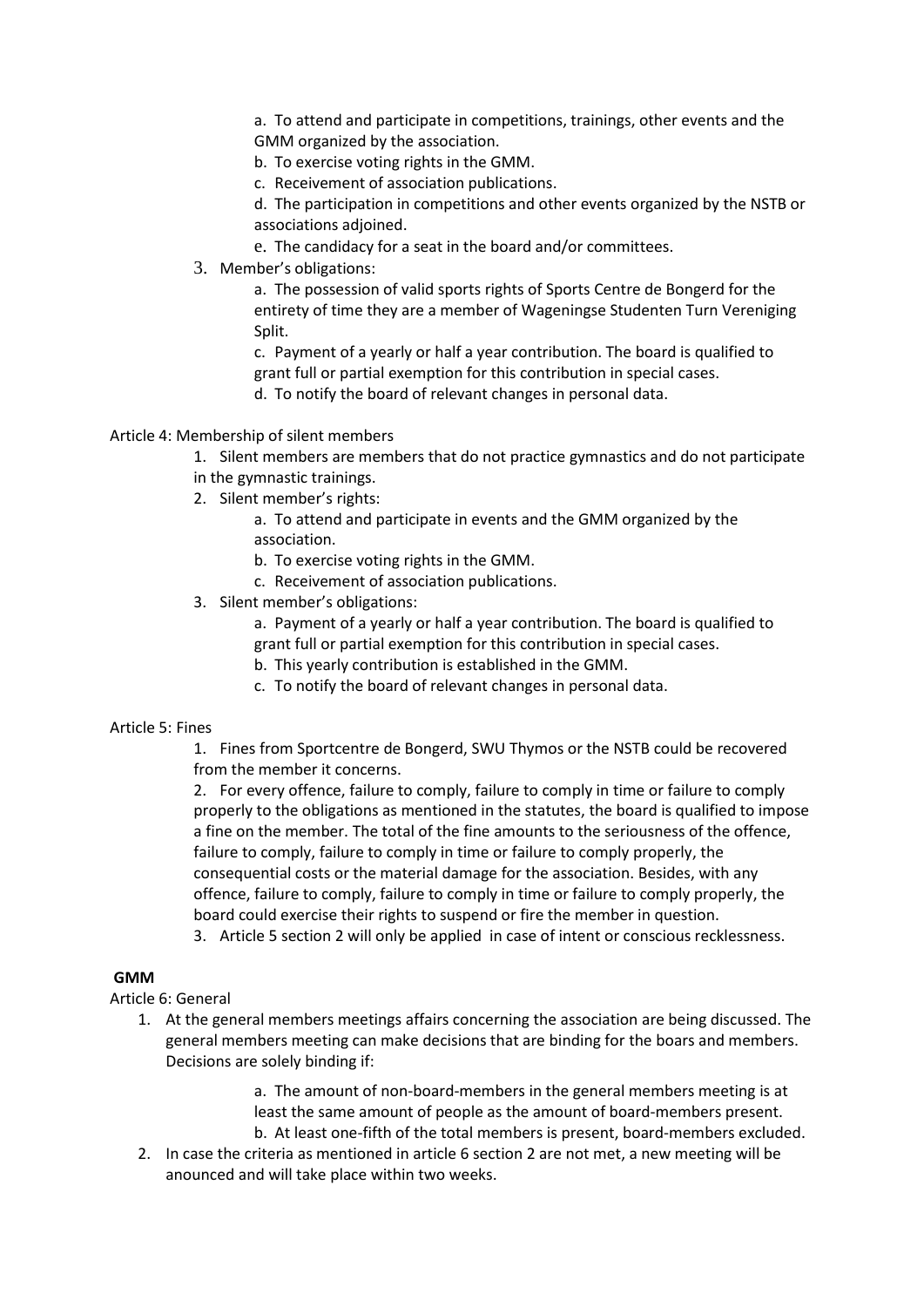3. General members meetings can neither take place in academic holidays nor in holidays.

#### Article 7: Convocation

1. Every general members meeting ought to be pronounced to members by invitation and agenda at least seven days before date.

2. Members own the right to add points to the agenda until three days before the general members meeting. They notify the sercretary about this in writing. The secretary is responsible for notifying the other members of the added points on the agenda before the general members meeting.

# Article 8: Course of events

1. The chairmen conducts the general members meeting. The board is allowed to choose another board-member to conduct the meeting.

- 2. The conducter of the meeting is responsible for maintaining order in the meeting.
- 3. The conducter of the meeting beholds the right to suspense the meeting indefinitely.

4. The conducter of the meeting grants the floor if requested. He/she is however not required to grant the floor to the same person about the same subject over three times.

# Article 9: Voting

1. The conducter of the meeting is required to bring all requests and motions to a voting in the general members meeting. For all requests and motions about the same subject, the most profound request or motion is voted on first.

2. A request or motion is decided upon with the majority of the votes, provided the decision is not in conflict with the statutes.

3. A nomination or outcome of votes is anounced during the GMM.

#### Article 10: Authorization

1. A member who is unable to attend can write a message to the secretary of the meeting in question in which is stated that the member is unable to attend as well as an authorization for a member who can vote on their behalf. Only one member who is present at the meeting can be authorized per person and they have to have agreed with the authorization. A member can be not be authorized by more than two other members. Board members are not able to act as authorized member.

#### **Board**

#### Article 11: Board

- 1. The board is burdened with the management of the association. This includes:
	- a. Representing the association, both internally and externally.
	- b. Coordinating all bodies within the association.
	- c. Managing the assotiation's finances.
	- d. Implementing decisions taken by the GMM.
	- e. Enforcing the Articles of Association and the House Rules.
	- f. Representing the association at the NSTB, SWU Thymos and other
	- bodies/people that are important for the functioning of the association.
- 2. Decisions of the board are being made if the majority of votes is in favor.

3. If board meetings are announced at least seven days in advance, decisions can be made in the presence of the majority of the board.

4. The board is can make decisions outside the GMM, provided that none of the board members objects to this manner of decision-making and all board members participate in the decision-making process.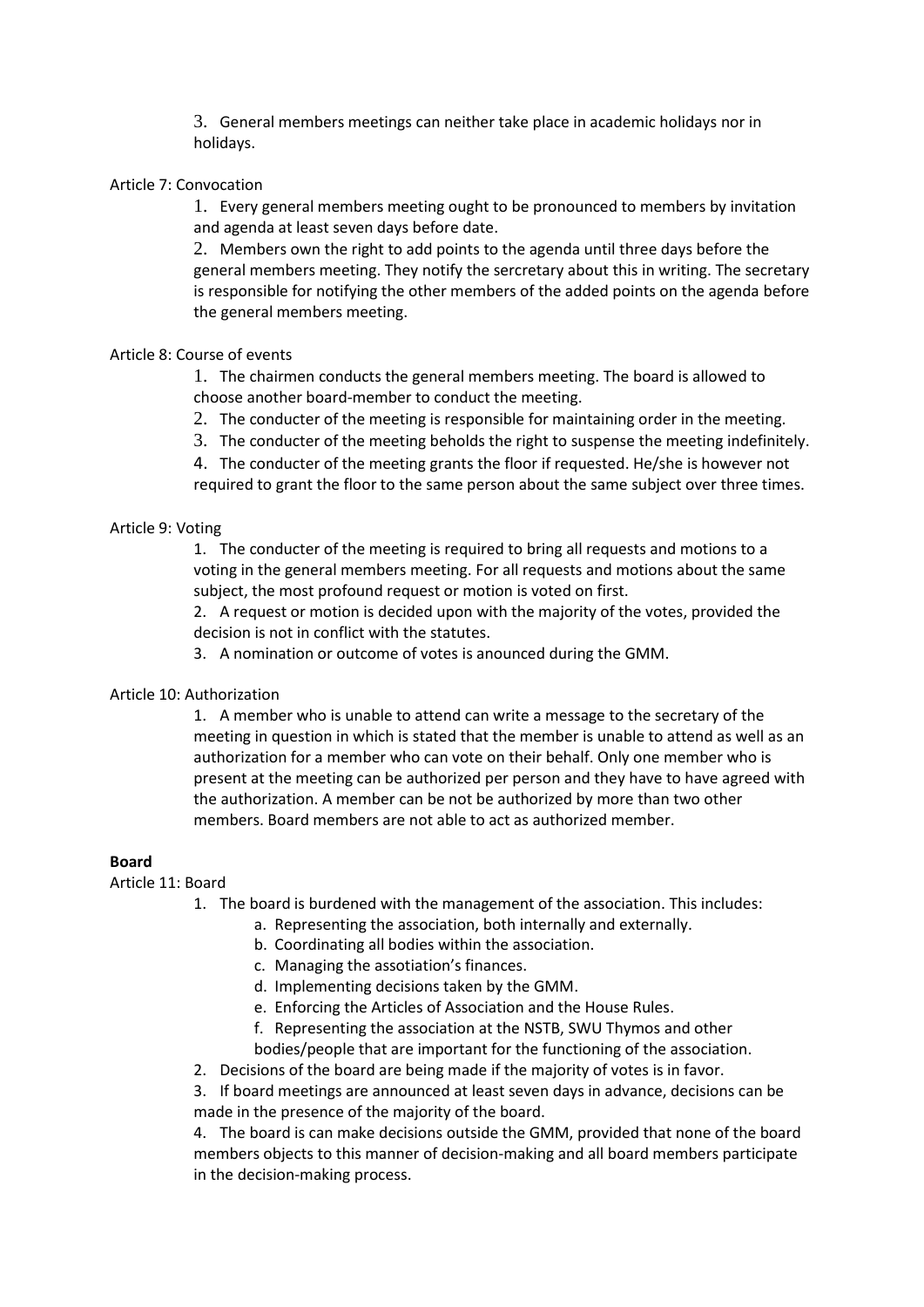5. Expences over 300 euro's that are not stated in the budget must be approved by the GMM.

6. The GMM owns the right to request insight in the financial situation of the association at all times. The board is required to provide this information upon request. 7. The board makes minutes of the GMM available within two weeks of the end of the

# Article 12: Election of the board

1. The candidate board member is nominated by the current board to the GMM. The GMM votes on the candidate board member and they are employed by a majority of the votes cast.

2. Board members are elected for one term. This period will last approximately one year, until the next substitution GMM. The board may extend this term if it deems it necessary. 3. There is a change per board position. Several board positions can be changed per substitution GMM.

4. All board members are immediately eligible for re-election after their resignation.

5. The old board ensures a full transfer to the new board member.

meeting and makes sure members are informed.

6. The composition of the entire board is known before the substitution GMM.

# **Commissions**

Article 13: General

1. The board is assisted in the performance of its duties by committees. Committees are set up and dissolved by the board. They have to justify to the board at all times.

2. Only members may participate in a committee. If there are not enough registrations for a committee, an exception can be made and silent members may also participate in a committee.

3. Committee members are taken on and discharged at an GMM.

4. One member of the board is involved in all committees or one member of the board acts as contact person for the committee.

5. If members wish to set up a committee, they must submit a proposal to the board. The proposal states what the added value is for the association. If the proposal is approved by the board, the committee may be established.

6. One year after its establishment, a committee is evaluated at a GMM.

7. Committees are not authorized to sign contracts with third parties.

#### Article 14: Finacial Committee

1. The financial committee consists of at least two people. At the time of execution, these people must not:

a. Be part of the board.

b. Have been responsible for the accounting or part of the accounting for the current financial year.

2. The financial committee is appointed by the GMM amongst voting members.

3. The financial committee investigates the accounts and accountability of the board and reports its findings to the general meeting. The committee may be assisted by an expert. 4. In the event of the treasurer's premature resignation, the cash committee will check the treasurer's financial management, unless the new board takes over responsibility for the finances of the current year from the retiring treasurer.

Article 15: Advisory Committee

1. The Committee is appointed by the GMM.